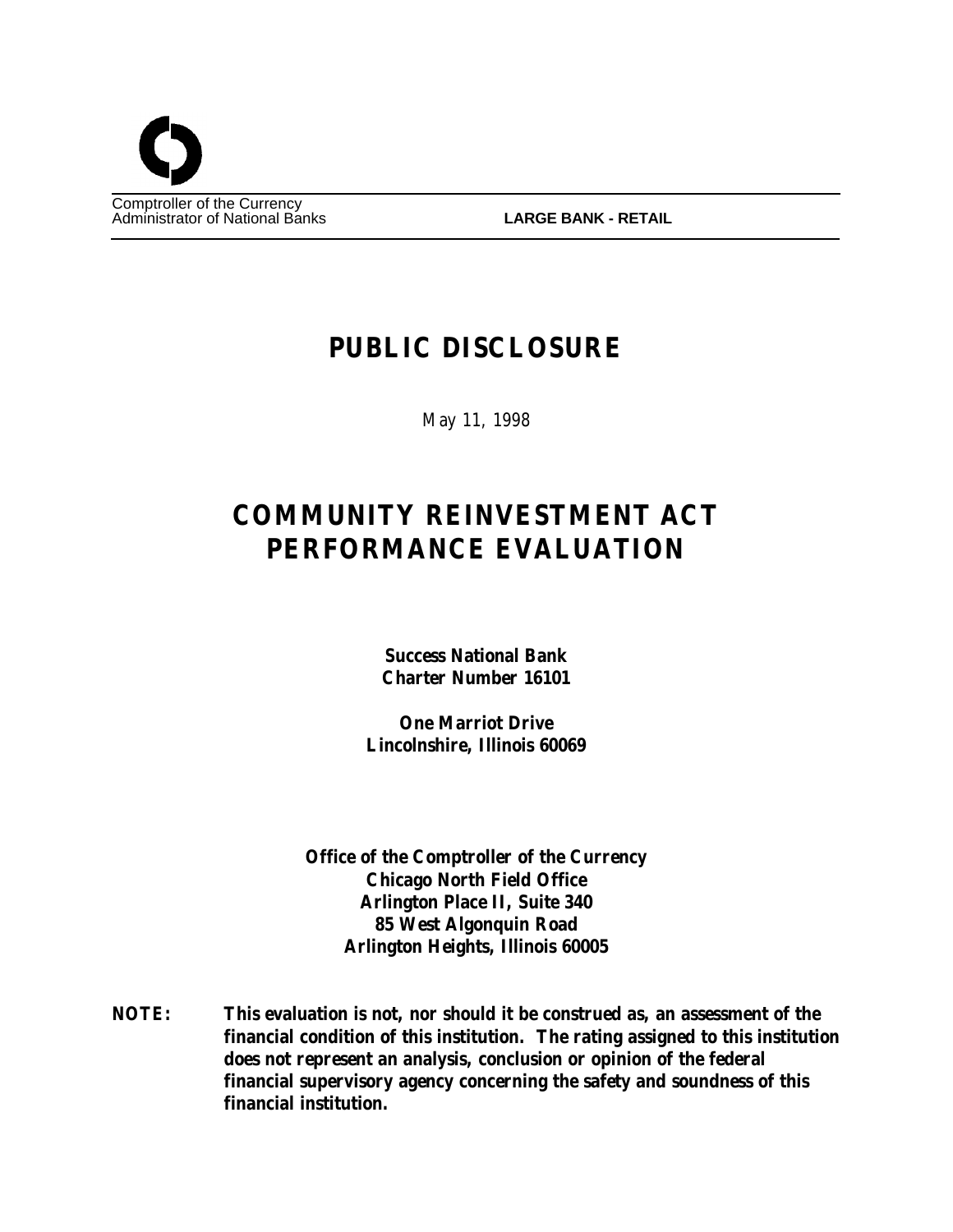# **General Information**

The Community Reinvestment Act (CRA) requires each federal financial supervisory agency to use its authority when examining financial institutions subject to its supervision, to assess the institution's record of meeting the credit needs of its entire community, including low- and moderate-income neighborhoods, consistent with safe and sound operation of the institution. Upon conclusion of such examination, the agency must prepare a written evaluation of the institution's record of meeting the credit needs of its community.

This document is an evaluation of the CRA performance of **Success National Bank** (SNB) prepared by **The Office of the Comptroller of the Currency,** the institution's supervisory agency, as of **May 11, 1998**. The agency evaluates performance in assessment area(s), as they are delineated by the institution, rather than individual branches. This assessment area evaluation may include visits to some, but not necessarily all of the institution's branches. The agency rates the CRA performance of an institution consistent with the provisions set forth in Appendix A to 12 CFR Part 25.

# **Institution's CRA Rating:** This institution is rated "**Satisfactory record of meeting community credit needs**."

The primary reasons for this rating are:

- SNB's lending activity reflects a good responsiveness to low- and moderate-income individuals and to small businesses.
- Mortgage related products and small loans to businesses are originated throughout the assessment area.
- C SNB's level of qualified investments represents an highly responsive commitment to their community.

The following table indicates the performance level of SNB with respect to the lending, investment, and service tests.

| <b>Performance Levels</b> | <b>Success National Bank</b><br><b>Performance Tests</b> |                        |                     |  |  |
|---------------------------|----------------------------------------------------------|------------------------|---------------------|--|--|
|                           | Lending Test*                                            | <b>Investment Test</b> | <b>Service Test</b> |  |  |
| Outstanding               |                                                          |                        |                     |  |  |
| High satisfactory         |                                                          | X                      |                     |  |  |
| Low satisfactory          | X                                                        |                        | X                   |  |  |
| Needs to improve          |                                                          |                        |                     |  |  |
| Substantial noncompliance |                                                          |                        |                     |  |  |

 \* Note: The lending test is weighted more heavily than the investment and service tests when arriving at an overall rating.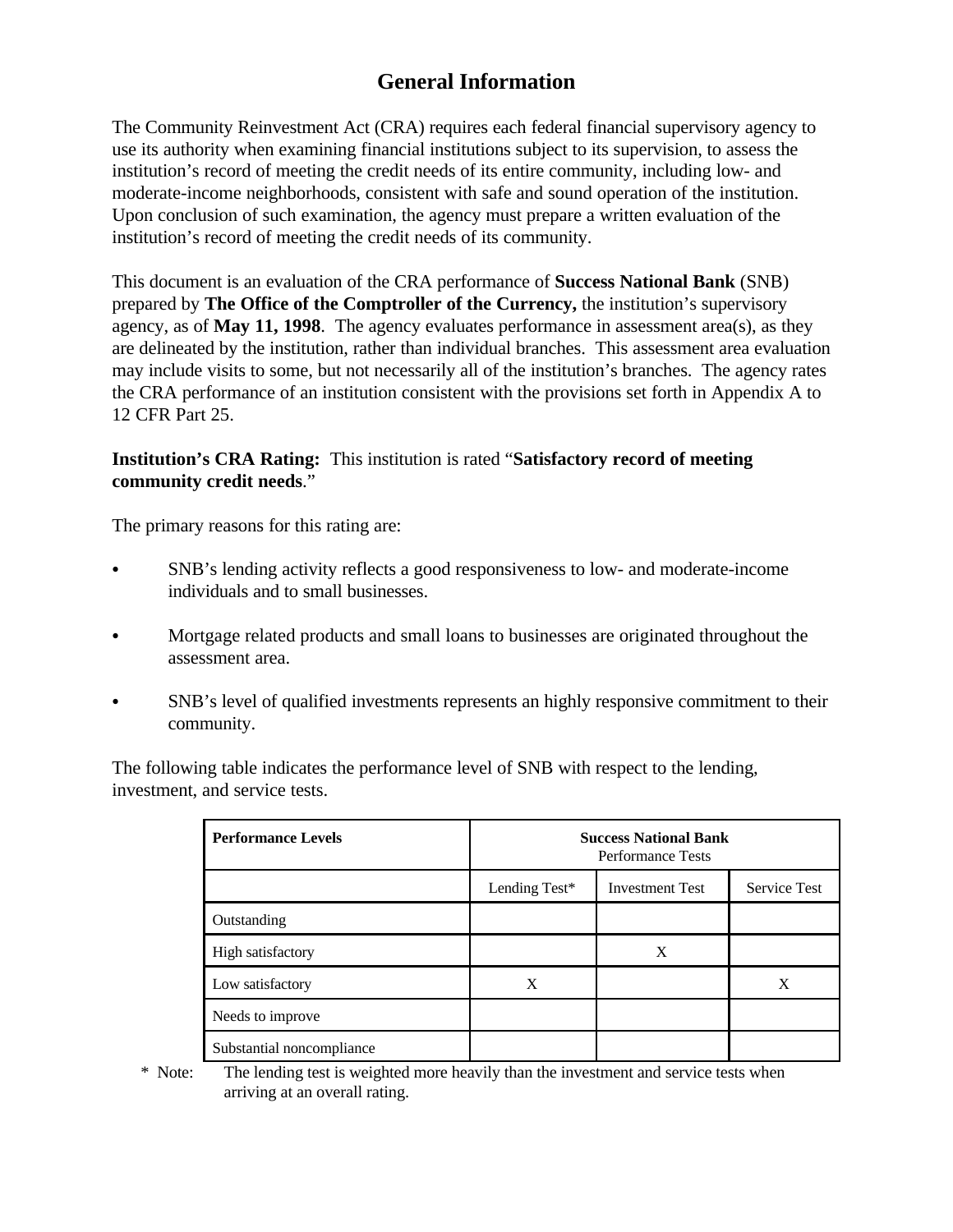SNB's prior Performance Evaluation was dated November 6, 1996 at which time a "Satisfactory record of meeting community credit needs" was assigned by this Office. This evaluation covers the period from January 1, 1997 through April 30, 1998.

# **Description of Institution**

SNB is a retail community bank wholly owned by Success Bankshares, Inc., a one bank holding company. The bank's financial condition and size allow it to compete for credit with other financial institutions in the area. SNB, with total average assets of \$318,227,000 as of December 31, 1997, offers a wide range of loan products in order to serve its assessment area. Net income for 1997 was \$1,672,000. Loans account for 75% of the bank's assets. The loan portfolio consists of 78% real estate related; 15% commercial; 3% consumer credit with the remaining 4% other types of loans. Of the real estate loan portfolio, 78% are 1-4 family residential and homeequity loans. SNB has no agricultural loans. The primary focus has been and continues to be mortgage and consumer products. SNB has ten offices; however, since one opened in May 1998 this review is based on the nine offices in operation during the evaluation period. SNB opened two offices during the evaluation period, while closing one office. The bank followed its Branch Closing Policy which incorporates the potential adverse impact on the local area into the decision, when closing the branch. This branch was sold to another financial institution. The office closed did not materially inconvenience SNB customers as it was located in close proximity to another branch location.

# **Description of Assessment Area**

The bank is located in the northwestern suburbs of the City of Chicago and SNB's assessment area (AA) is located entirely within the Chicago Metropolitan Statistical Area (MSA). The area includes towns such as Lincolnshire, Deerfield, Libertyville, Northbrook, Lincolnwood and Lincoln Park. Table 1 describes the community demographics.

| <b>Table 1</b><br><b>ASSESSMENT AREA</b> |                     |               |                             |               |                                         |               |                                  |               |  |
|------------------------------------------|---------------------|---------------|-----------------------------|---------------|-----------------------------------------|---------------|----------------------------------|---------------|--|
|                                          | Population by Tract |               | Families by<br>income level |               | <b>Census Tracts</b><br>by Income level |               | <b>Owner Occupied</b><br>Housing |               |  |
| Income<br>Category                       | #                   | $\frac{0}{0}$ | #                           | $\frac{0}{0}$ | #                                       | $\frac{0}{0}$ | #                                | $\frac{0}{0}$ |  |
| Low                                      | 47728               | 3             | 55399                       | 15            | 10                                      | 3             | 1374                             | $\mathbf{1}$  |  |
| Moderate                                 | 312931              | 21            | 54489                       | 15            | 66                                      | 20            | 31494                            | 10            |  |
| Middle                                   | 407447              | 28            | 74488                       | 21            | 96                                      | 30            | 89976                            | 28            |  |
| Upper                                    | 701964              | 48            | 175554                      | 49            | 152                                     | 47            | 195754                           | 61            |  |
| <b>Totals</b>                            | 1470070             | 100%          | 359930                      | 100%          | 324                                     | 100%          | 318598                           | 100%          |  |

Source: 1990 U.S. Census Data

Table 1 discloses that although the bank has few low-income geographies in its AA, there is a higher level of low-income families within the AA. It is important to point out that the owner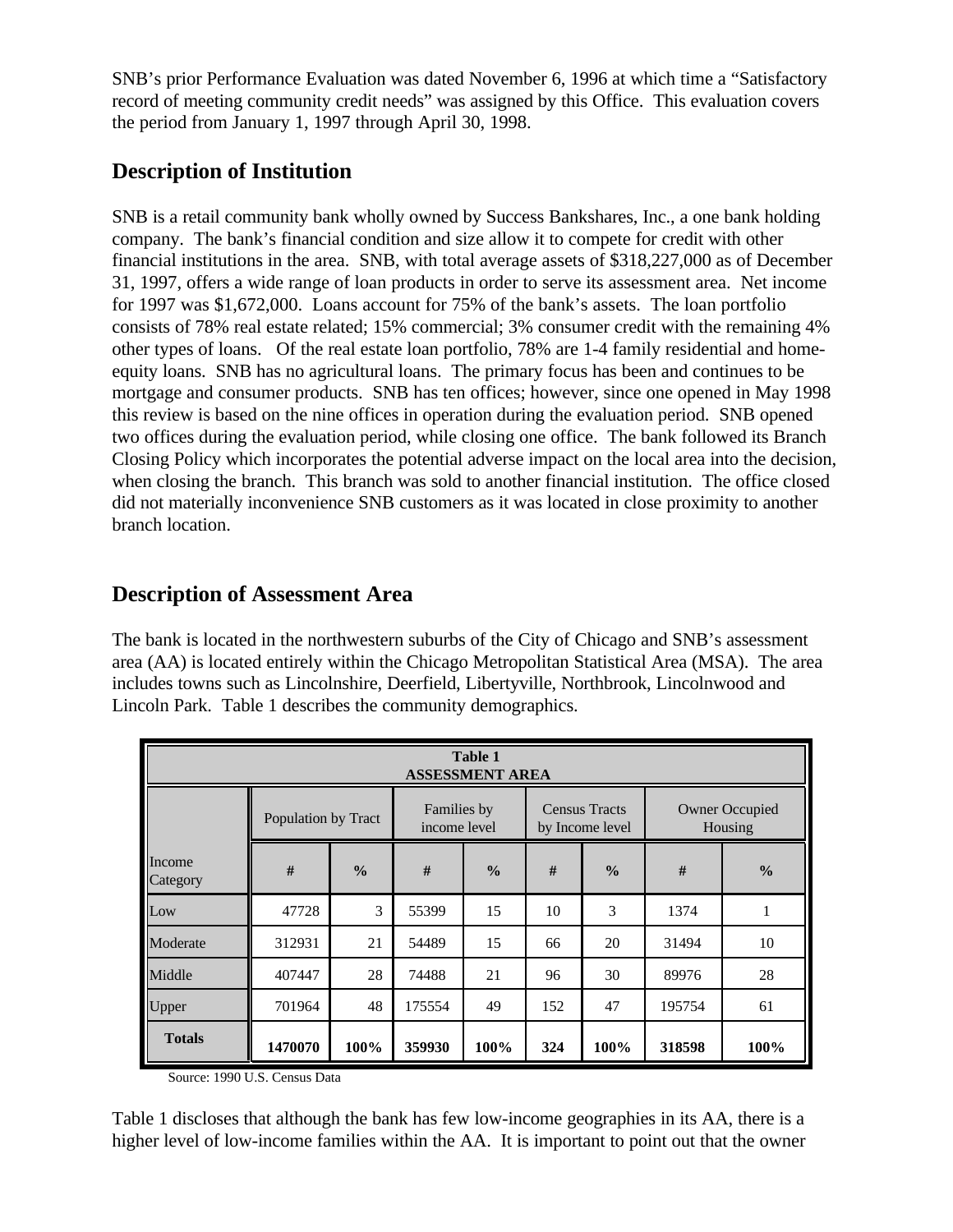occupied units in low-income areas is a very small portion (1%) of the total owner occupied units in the AA. One of the low-income tracts is a cemetery. A review of market data for 1996 (the latest available), show there were more than 180 lenders vying for the very limited housing related lending opportunities within the nine populated low-income tracts. Ninety-four percent of the housing in the low-income tracts is either renter occupied (80%) or vacant (14%). Slightly over half of the low-income families live in low-income tracts, with 35% living in moderate-income tracts and 16% living in middle-income tracts, with the remainder living in upper-income tracts.

The local economy is stable. The area is comprised mostly of residential sections with the services industry (approximately 26,000 businesses) the major type of business followed by retail trade (approximately 11,000 businesses). As of April 30, 1998, the local unemployment rate was approximately 3%, which is less than the 4.2% rate for the State of Illinois. The weighted average of the MSA's updated median family income is \$59,500; however, the median family income for the AA is approximately \$55,000. The data show that 12% of the population is over the age of 65. The weighted average of median housing is \$189,500 with the average year of housing built is 1954.

The competition is strong as there are large banking companies as well as many local community institutions within SNB's AA. This is especially true for the low- and moderate-income tracts located within the bank's AA. The bank's absence of a physical presence in these areas limits their ability to compete for lending opportunities. The new branch which is located in one of these tracts may improve SNB's ability to compete for lending opportunities. The local banks are the primary peer competitors of SNB and are of similar size and composition.

As part of the examination process we assessed the needs of the bank's AA through outside contacts made over the last two years by various regulatory agencies. The needs identified through these contacts include affordable housing (low down payment loans, down payment assistance and first time home buyer programs), home improvement loans (due to the age of housing stock) and small business loans to maintain economic viability.

# **Conclusions With Respect to Performance Tests**

# **LENDING TEST**

SNB's performance under the Lending Test was evaluated in terms of the volume of lending, the geographic distribution of loans originated and purchased, the borrower dispersion of loans originated and purchased, the responsiveness to community needs, the level of innovation and flexible products offered as well as community development lending activities. Our analysis focused on home mortgage loans based upon the reports required by the Home Mortgage Disclosure Act (HMDA), small loans to businesses and community development lending activities.

#### **Conclusions**

The distribution of loans reflects adequate penetration to borrowers of all income levels.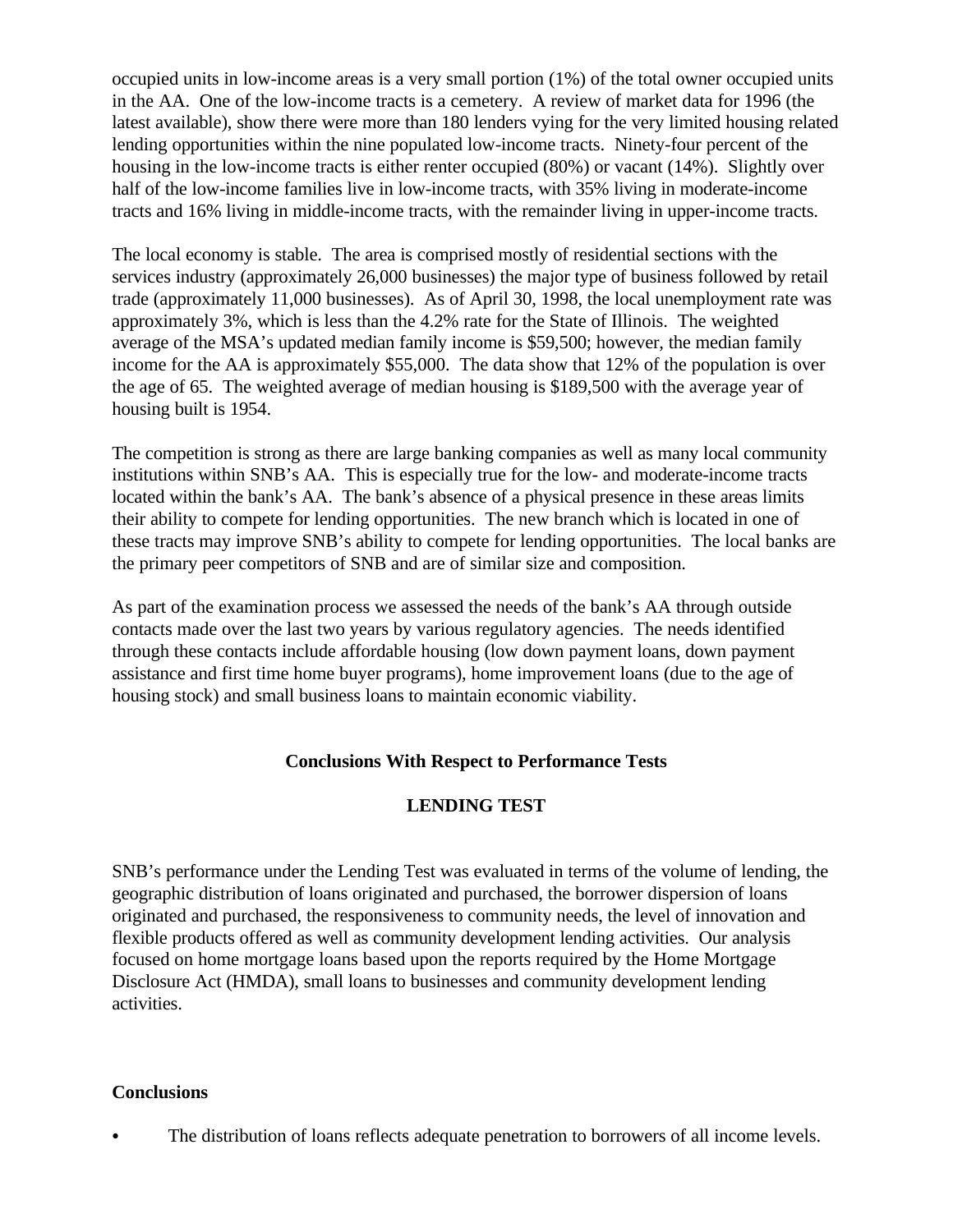- The geographic distribution of loans reflects adequate penetration throughout the AA.
- SNB exhibits an adequate record of serving the credit needs of the low- and moderateincome (LMI) persons and small businesses.
- SNB uses innovative and flexible lending practices to help serve the credit needs of its AA.

# **Lending Levels**

Table 2 displays the lending activity for SNB covering the evaluation period.

| <b>TABLE 2</b><br><b>LENDING ACTIVITY*</b> |      |             |                |                  |                      |                    |                   |  |
|--------------------------------------------|------|-------------|----------------|------------------|----------------------|--------------------|-------------------|--|
| Loan Type                                  | $\#$ | \$<br>(000) | <b>CT</b><br>B | Low<br>$%$ of #  | Moderate<br>$%$ of # | Middle<br>% of $#$ | Upper<br>% of $#$ |  |
|                                            |      | 13,527      | <b>CT</b>      | $\mathbf{0}$     | 16                   | 22                 | 62                |  |
| <b>Home Purchase</b>                       | 92   |             | B              | 23               | 18                   | 20                 | 38                |  |
|                                            | 184  | 26,631      | CT             | $\overline{0}$   | 3                    | 13                 | 84                |  |
| <b>Refinance REM</b>                       |      |             | B              | 6                | 8                    | 22                 | 61                |  |
|                                            | 190  | 9,289       | <b>CT</b>      | $\mathbf{0}$     | $\mathbf{1}$         | 9                  | 90                |  |
| Home Improvement                           |      |             | B              | $\overline{4}$   | 11                   | 21                 | 64                |  |
|                                            | 14   | 4,650       | <b>CT</b>      | 22               | 42                   | 28                 | 8                 |  |
| Multi-family (M/F)                         |      |             | B              | $\boldsymbol{0}$ | $\mathbf{0}$         | $\boldsymbol{0}$   | $\boldsymbol{0}$  |  |
| <b>Small Business</b>                      | 144  | 27,163      | <b>CT</b>      | $\mathbf{0}$     | 11                   | 36                 | 53                |  |
| <b>Community Development</b>               | 21   | 8,705       |                |                  |                      |                    |                   |  |
| <b>Total Lending</b>                       | 645  | \$89,965    |                |                  |                      |                    |                   |  |

\* Rows may not add upto 100% due toinformation not obtained by the bank.

(CT) Corresponds to the Income Level of Census Tracts

(B) Corresponds to the Income Level of Borrower

Source: 1997 and 1998 HMDA Reports and 1997 and year-to-date CRA Disclosure Reports

Table 2 shows SNB originated or purchased 645 reportable loans during the evaluation period in its assessment area: 480 HMDA loans; 144 small business loans and 21 community development loans. This level of lending reflects a good responsiveness to the local credit needs for housing and businesses. SNB is making loans identified by outside contacts as those needed in the community.

A substantial majority of loans are made within the bank's AA (79%). Eighty-one percent of HMDA reportable loans and seventy-two percent of small loans to businesses are within SNB's AA.

# **Geographic Distribution**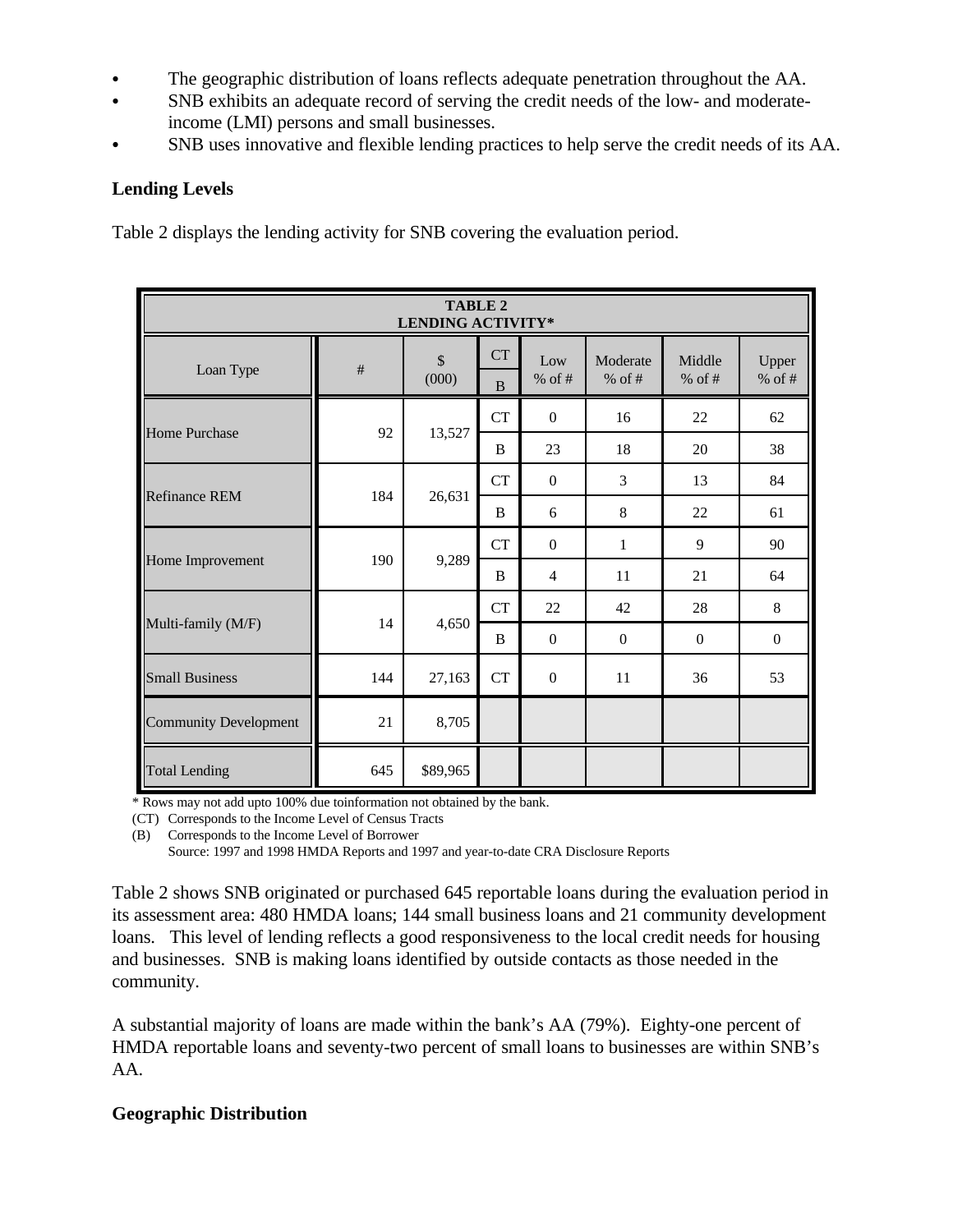The geographic distribution is considered reasonable, given the AA characteristics. As can be seen from Table 2 - Lending Activity, the only loans made in low-income geographies were for multi-family purposes. It is important to note that these tracts comprise only 3% of the total AA and represent 1% of the owner occupied housing units in the AA. As stated in the Description of Assessment Area section, ninety-four percent of the housing in the low-income tracts is either renter occupied (80%) or vacant (14%). One of the tracts is a cemetery. Information regarding the volume of small businesses in the various geographies is not available. It must be noted that there are no branches located in low-income tracts. Also, these tracts are concentrated in one section of the AA. It demonstrates the inability of SNB to penetrate these tracts without a physical presence. (The new office located in a moderate-income tract close to the low-income tracts, opened in May 1998, should address this situation.)

When looking at loans made in moderate-income tracts, twenty-eight of the four hundred eighty HMDA reportable loans (6%) and sixteen of the one hundred forty-four small loans to businesses (11%) represent a combined 7% of total loans made in moderate-income tracts. Although this compares negatively with the composition of the AA, again it must be noted that there are no branches located in moderate-income tracts. Also, these tracts are concentrated in one section of the AA. Within these tracts are numerous other financial institutions competing for this business. Market data for 1996 (the latest available) show that 383 lenders originated more than 6,700 loans in these tracts. It demonstrates the inability of SNB to penetrate these tracts without a physical presence. (The new office located in a moderate-income tract, opened in May 1998, should address this situation.)

SNB originated eleven percent of its small loans to businesses located in moderate-income tracts. They are responding to the identified need of making small business loans to maintain economic viability in the community.

Overall, there is adequate penetration throughout the general AA, with no material gaps in lending patterns noted.

#### **Borrowers Profile**

There is adequate penetration among retail customers of different income levels and business customers of different size.

A review of the number of HMDA loans originated during the evaluation disclose that 8% (39) of these loans were made to low-income borrowers with another 11% (51) made to moderateincome borrowers. These numbers are slightly lower than the percentage of low- and moderateincome families in the AA (15% and 15% respectively). One of the major reasons for this situation is that almost 60% of the low-income families live in low-income tracts. As stated above, 80% of the housing in these tracts is rental. An analysis of Table 2 - Lending Activity discloses that twenty-three percent of home purchase loans went to low-income borrowers. This high percentage is due, in part, to the various flexible first time home buyer loan products offered by SNB. Home purchase loans to moderate-income borrowers represented another 18% of these loans.

SNB's market rank for HMDA reportable loans in 1996 (the latest information available) was 71 in its AA out of 640 reporting institutions. During this period, SNB's market rank for these types of loans to low-income applicants was 17 out of more than 270 reporting institutions. It is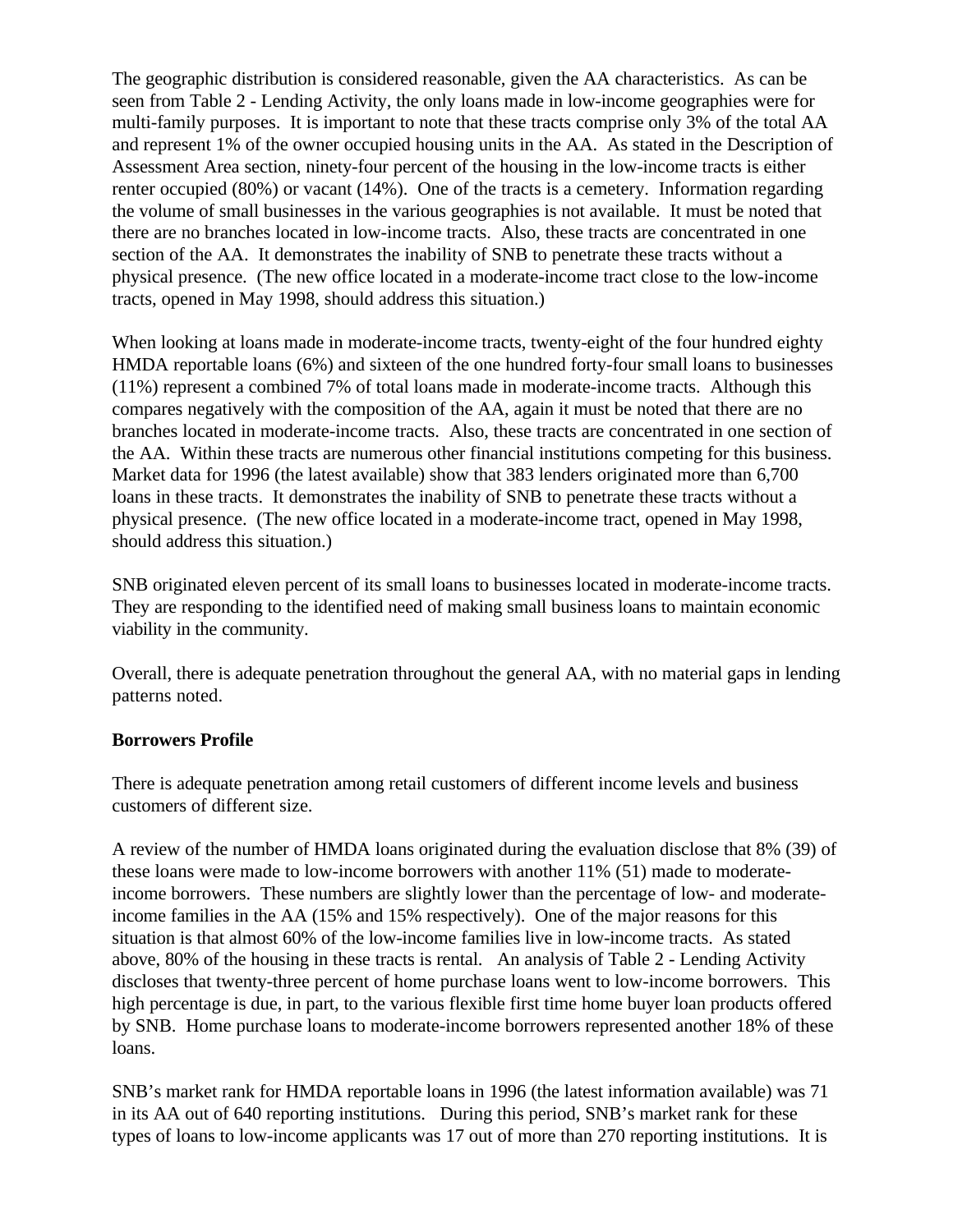important to note that SNB was the top non-regional bank or national mortgage company in this category. The market rank for these types of loans to moderate-income borrowers is 76 out of 370 lenders. However, once again, SNB is the top non-regional bank or national mortgage company in this category. These numbers indicate SNB's commitment to lending to LMI individuals within their AA. Although these numbers are for 1996, SNB originated twice the number of HMDA reportable loans in 1997 than 1996.

| Table 3<br><b>Distribution of Small Business Loan Originations</b><br><b>Within Assessment Area</b><br><b>By Loan Size and Business Revenues</b> |                                          |                     |                                                   |      |                                   |     |          |     |  |
|--------------------------------------------------------------------------------------------------------------------------------------------------|------------------------------------------|---------------------|---------------------------------------------------|------|-----------------------------------|-----|----------|-----|--|
| Loan Size<br>Annual Revenues $<$ \$1 Million                                                                                                     |                                          |                     |                                                   |      |                                   |     |          |     |  |
|                                                                                                                                                  | #                                        | $\%$                | \$ (000)                                          | $\%$ | $\% *$<br>#<br>$\% *$<br>\$ (000) |     |          |     |  |
| less than $$100,000$                                                                                                                             | 72                                       | 50%                 | 3,154\$                                           | 12%  | 57                                | 79% | \$2,568  | 81% |  |
| \$100,000 to \$250,000                                                                                                                           | 33                                       | 23%                 | 6,310\$                                           | 23%  | 27                                | 82% | \$5,294  | 84% |  |
| \$250,000 to \$1,000,000                                                                                                                         | 39                                       | 27%                 | 17,699\$                                          | 65%  | 29<br>74%<br>\$12,437             |     | 70%      |     |  |
| Totals                                                                                                                                           | 144                                      | 100%                | \$27,163                                          | 100% | 113                               | 78% | \$20,299 | 75% |  |
| <b>Distribution of Businesses</b><br>in the Assessment Area by Annual Revenues<br>of the Business:                                               | $<$ 1 Million<br>$>1$ Million<br>Unknown | 78%<br>22%<br>$0\%$ | *As a percentage of loans<br>of the size category |      |                                   |     |          |     |  |

Table 3 display SNB's small business lending originations for 1997 and year-to-date 1998.

Source: Verified 1997 CRA Disclosure Report

Table 3 discloses that SNB makes one-half of its business loans in small dollar amounts. A vast majority (78%) of the business loans are made to companies with annual revenues of less than \$1 million. The table also reveals that a high level of loans originated for less than \$100,000 went to companies with annual revenues of less than \$1 million (79%). These numbers demonstrate that SNB is meeting the identified credit needs of small businesses.

# **Flexible and Innovative Products**

SNB offers many types of flexible products. These include two different first time home buyers programs (low down payments with no PMI insurance and down payment assistance), a home equity product for senior citizens (twenty year draw period, then thirty year payback) and loans coordinated with a program sponsored by the local FHLB for LMI borrowers. All of these programs are generating loan applications and originations.

# **Community Development Lending**

SNB has made an adequate level of community development loans. As can be seen in Table 2 - Lending Activity, SNB originated 21 community development loans during the evaluation period totaling \$8,705,000. This includes fourteen multi-family residences. SNB provided loans to three local community development and housing organizations in order for those entities to fund loans to LMI individuals in LMI areas within the bank's AA. In addition, SNB provided funding to two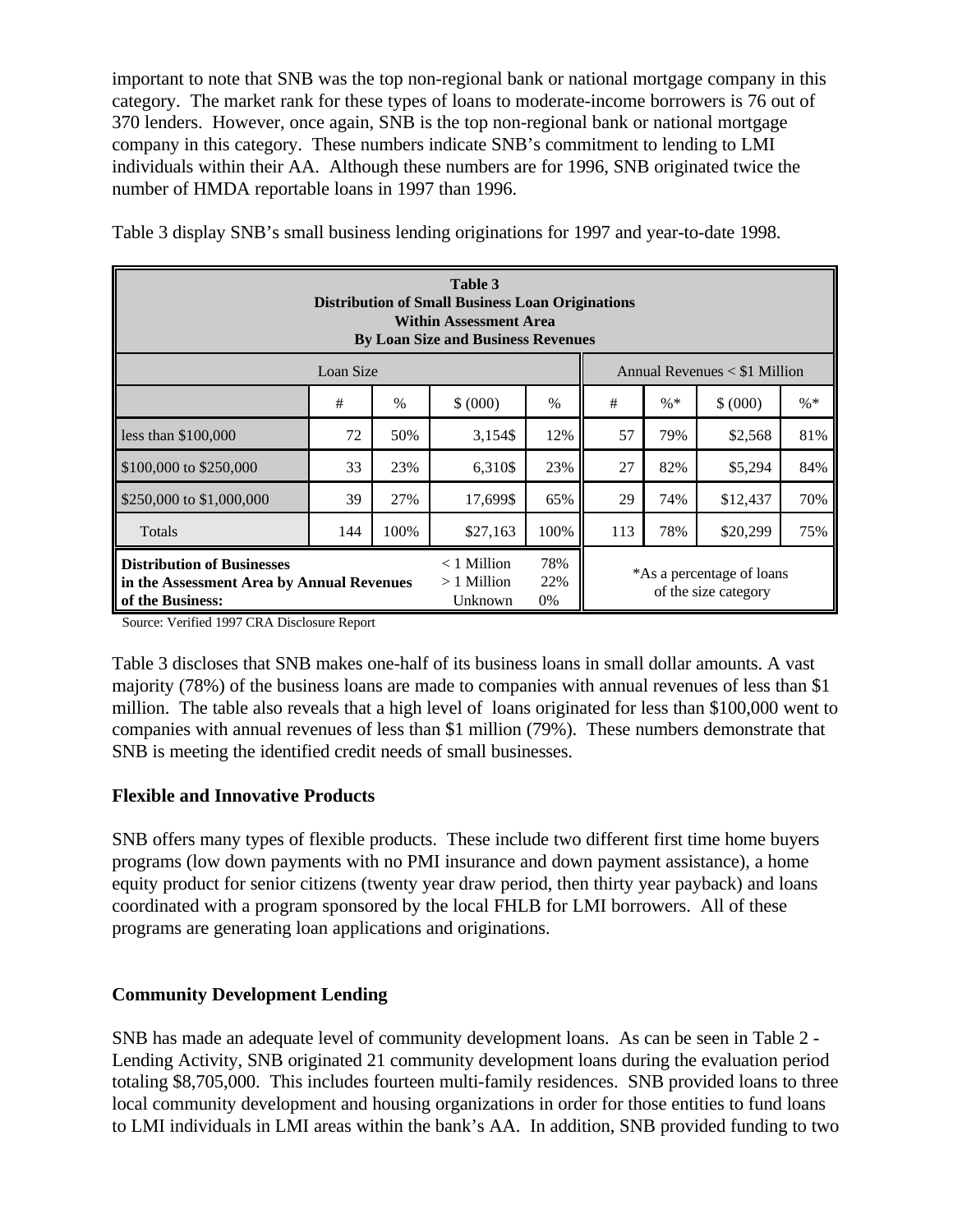nursing homes whose target market is the elderly living on limited fixed incomes which are less than 80% of the median family income. There was a loan for construction of a shopping plaza located in an LMI area, whose primary employees will be LMI individuals living in this area.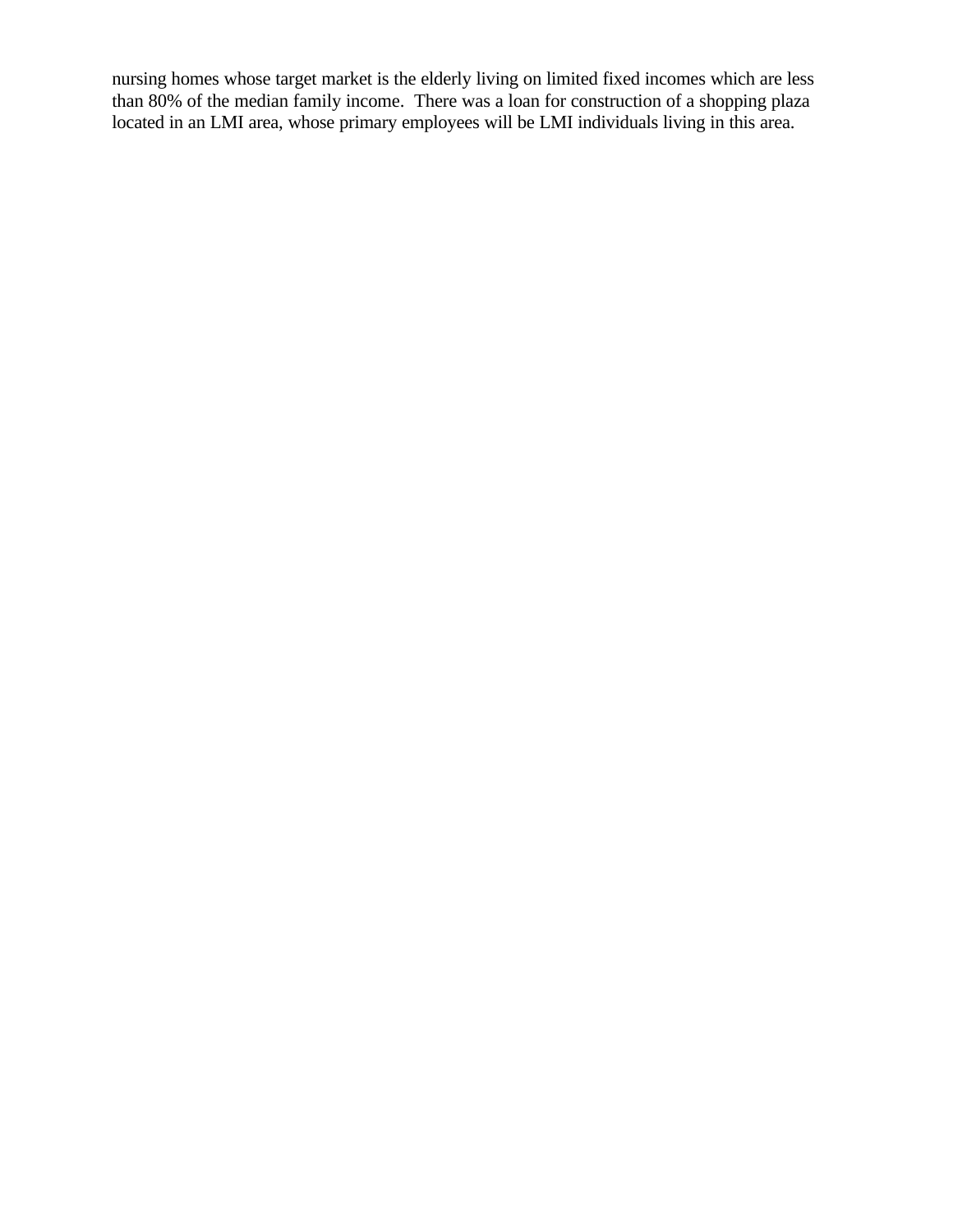# **INVESTMENT TEST**

SNB's performance under the Investment Test was evaluated in terms of the volume of qualified investments and grants; the level of innovation and complexity associated with the investments; the degree to which the investments and grants responded to the credit and community development needs of the bank's assessment areas; and, the degree to which these investments and activities are not routinely provided by private investors.

# **Conclusions:**

- The bank is highly responsive to credit and community economic development needs.
- The number and dollar amount of qualified investments are adequate. They total \$1,353,000 which is 4.7% of Tier 1 Capital.
- The qualified investments are rarely innovative or complex as most are available from the private sector including several other financial institutions who participate in similar investments.

SNB partners with various community organizations. These groups are involved with affordable housing and economic development (small business and area stabilization) initiatives. SNB actively sought out organizations representing LMI individuals and areas as the bank's AA contains few LMI areas. Although SNB's investments are not considered innovative or complex, they do represent a stable funding source for the community organizations.

The following list represents some of the activities initiated by SNB:

| \$1,000,000 | SNB's commitment to purchase mortgage backed trust notes from<br>a community investment company that specializes in lending for<br>neighborhood revitalization. To date, more than \$360,000 notes<br>have been purchased. This commitment was recently renewed and<br>now expires in the year 2010. |
|-------------|------------------------------------------------------------------------------------------------------------------------------------------------------------------------------------------------------------------------------------------------------------------------------------------------------|
| \$250,000   | SNB's investment into a community organization's loan pool<br>which funds low-and moderate-income housing in the six county<br>Chicagoland area. This area encompasses SNB's AA.                                                                                                                     |
| 14,000      | SNB's investment in two local small business micro-loan funds<br>located within its AA.                                                                                                                                                                                                              |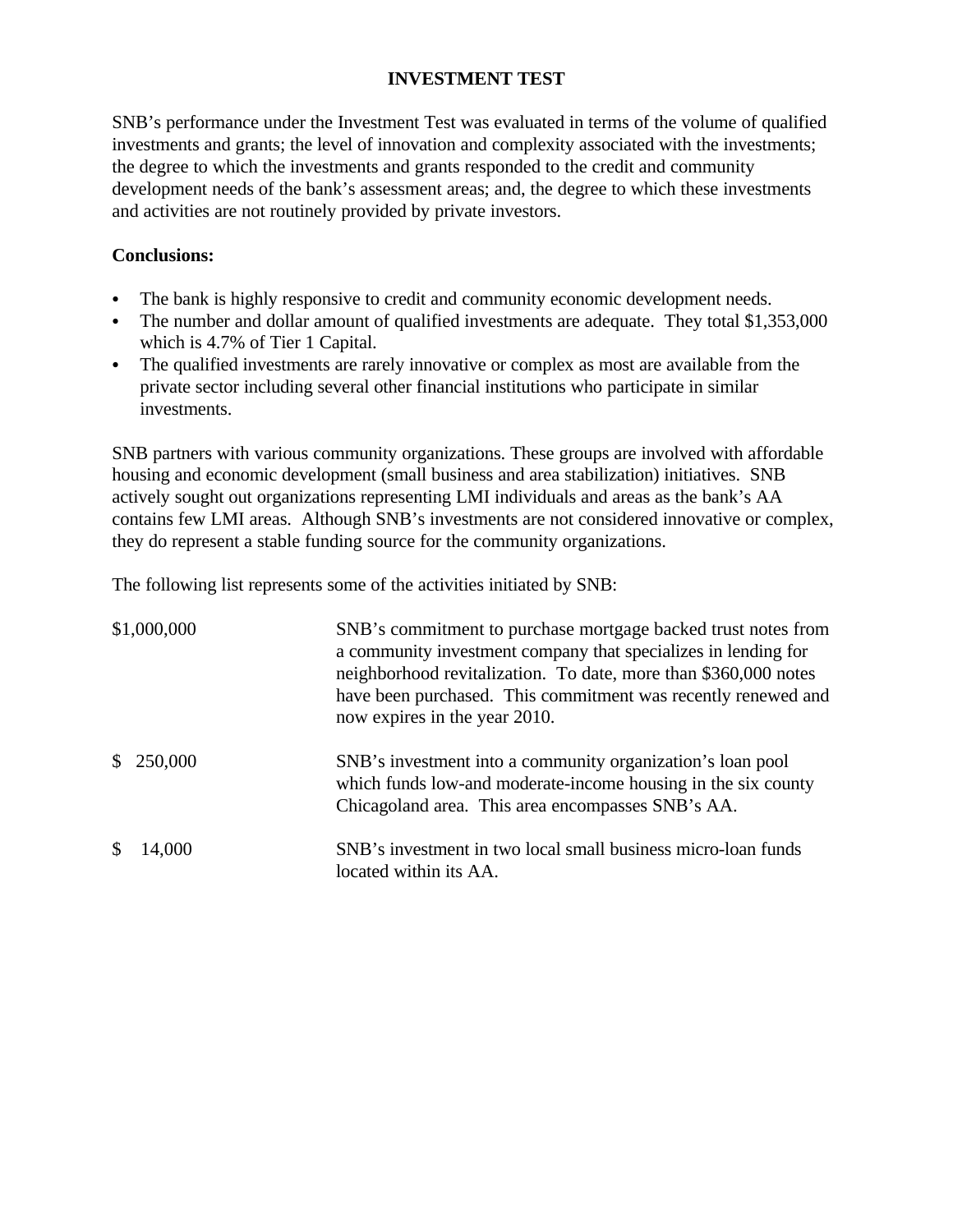### **SERVICES TEST**

SNB's performance under the Services Test was evaluated in terms of Retail Banking Services (the accessibility of delivery systems, changes in branch locations and the reasonableness of business hours and services to help meet the assessment area's needs) and the level of community development services provided in the AA.

## **Conclusions:**

- Delivery systems are reasonably accessible to all portions of the AA.
- The opening and closing of branches have generally not adversely affected the accessibility of SNB's delivery systems.
- Services do not vary in a way which inconveniences portions of the AA.
- SNB provides an adequate level of community development services.

### **Retail Banking Services**

SNB operates 9 offices and 8 automated teller machines (ATMs) throughout its AA to deliver banking products and services. These locations are reasonably accessible to the entire AA, including low- and moderate-income (LMI) individuals. The ATMs are located at each branch facility with one exception, the Deerfield/Riverwoods office. The distribution of the bank's branches and ATM's is illustrated in Table 4 below.

| Table 4<br><b>Distribution of Branches and ATMs</b>    |               |                          |      |               |                |  |  |  |
|--------------------------------------------------------|---------------|--------------------------|------|---------------|----------------|--|--|--|
| <b>Branches</b><br><b>ATMs</b><br><b>Census tracts</b> |               |                          |      |               |                |  |  |  |
| <b>Income level</b>                                    | Percent in AA | <b>Number</b><br>Percent |      | <b>Number</b> | <b>Percent</b> |  |  |  |
| Low                                                    | 3%            | $\Omega$                 | 0%   | $\Omega$      | 0%             |  |  |  |
| Moderate                                               | 21%           | $\theta$                 | 0%   | 0             | 0%             |  |  |  |
| Middle                                                 | 28%           |                          | 11%  |               | 12%            |  |  |  |
| Upper                                                  | 48%           | 8                        | 89%  |               | 88%            |  |  |  |
| <b>Total</b>                                           | 100%          | 9                        | 100% | 8             | 100%           |  |  |  |

Source: Verified Internal Bank Records

Three of the offices located in upper-income tracts are close in proximity to the concentrated lowand moderate-income tracts of the AA. Full service ATMs are located at these branches.

The bank's record of opening and closing branches is reasonable. The bank closed one branch and opened two since our last CRA examination. The closed branch office was located in an upper-income geography. This branch was sold to another institution who maintains a banking presence in this area. One of the facilities opened was in a middle-income tract while the other was opened in a high-income tract.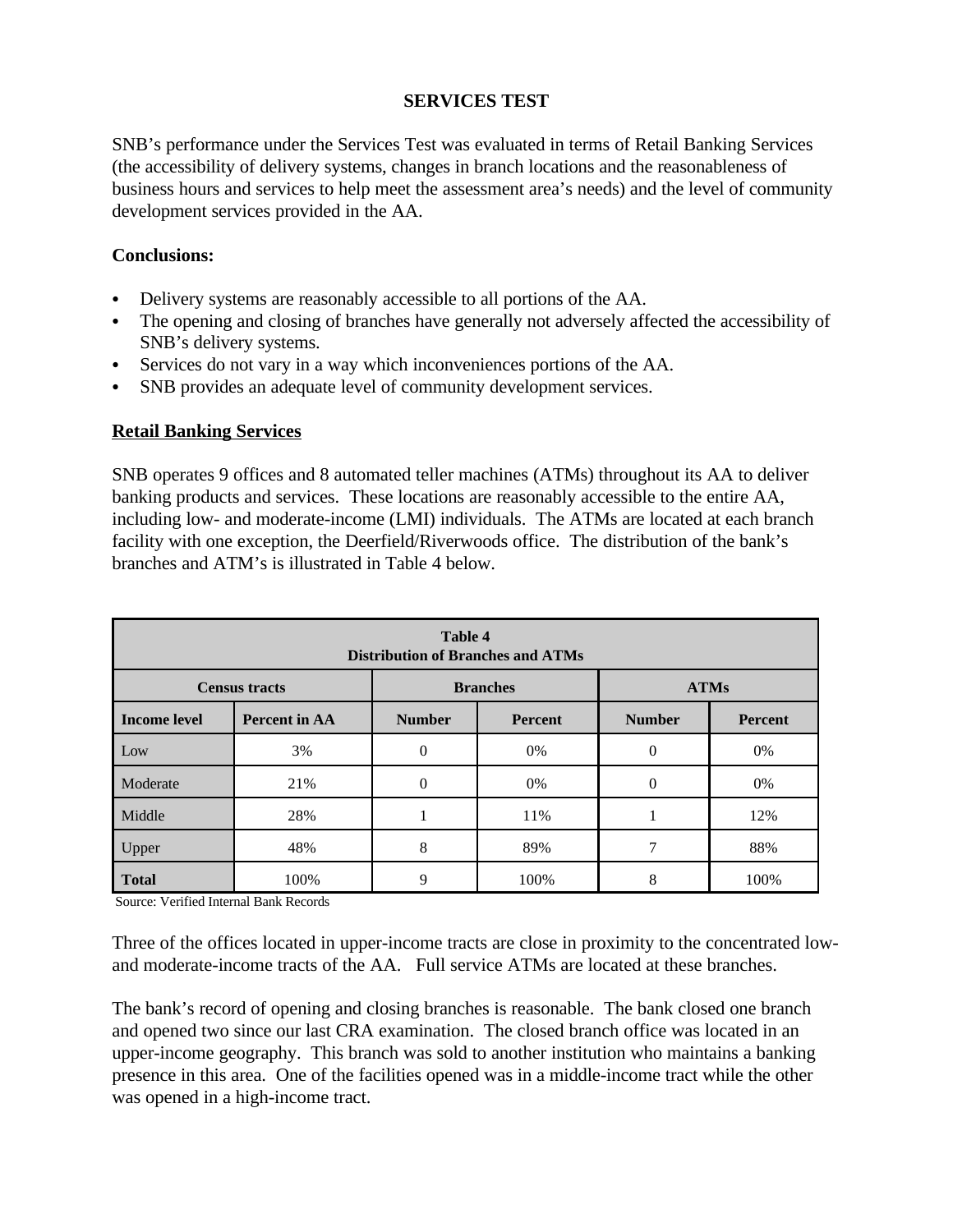The bank's hours of operation are convenient for customers. All branch hours are similar with minor adjustments based upon the location and the needs of the customer base of that facility. Six of the facilities offer drive-up conveniences, also with similar hours of operation. One office, located in an upper-income tract does not conduct personal banking transactions (lending activities). Another location which offers these services is less than one mile away. Costs do not vary from location to location.

The bank offers numerous loan and deposit products including low cost checking accounts and one checking account with no fees.

In addition to the branching network, SNB has the normal alternative systems for delivering retail banking services to their assessment area. This includes the full service ATMs mentioned above and an automated telephone response system where customers can call 24 hours a day to obtain information on deposit accounts, loan accounts, transfer funds and verify funds on deposit.

# **Community Development Services**

SNB provides an adequate level of community development services. The primary community development services focus on bank employees and directors serving on the boards of and providing technical assistance to community development organizations. These organizations work to help meet the housing and financial needs of low- and moderate-income individuals and small businesses. Listed below are a few examples of community development services the bank provides:

- Members of the Board and management team use their financial expertise in various local community organizations which promote community development. These include credit counseling, home fairs, and home ownership education.
- The bank offers low-cost deposit products.